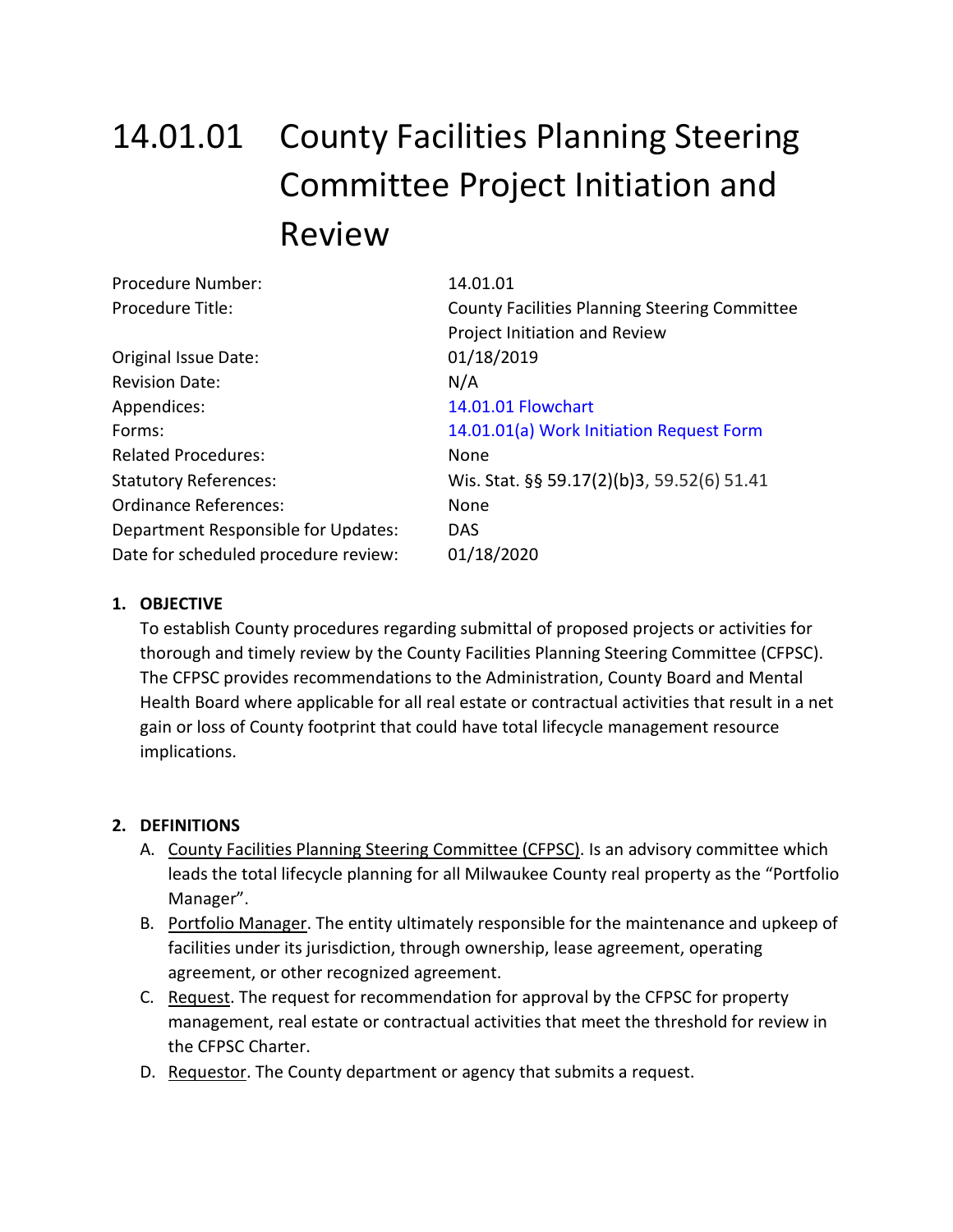### **3. PROCEDURE**

- A. Purpose: CFPSC actions are primarily focused on the following types of activities:
	- i. Property Management
		- o Purchase or sale of County facilities of all size and value (not including County-owned foreclosed property)
		- o Provision of long-term access to County property through easement, right of entry permit, or other means of access
		- o County property leasing activities
		- o Designation of property as surplus
	- ii. Move Management meeting the defined cost or area threshold specified in the CFPSC charter and as listed below:
		- o Estimated cost greater than \$25,000, or
		- o Re-purposed space requirements greater than 10,000 square feet
	- iii. Property Improvements to existing County facilities meeting the definedbudget threshold specific in the CFPSC charter and as listed below:
		- o Improvements funded out of capital budgets with an estimated cost greater than \$100,000
		- o Improvements funded out of operating budgets with an estimate cost greater than \$25,000
	- iv. New County Footprint
		- o Improvements that add to the County footprint
		- o Improvements to existing County facilities that increase occupied space
	- v. Contractual Obligations
		- $\circ$  Contracts for use of County facilities (i.e. concessionaire agreements) which oblige the contractor to maintain County property
		- o Contracts for use of County facilities when there is an associated County total lifecycle cost impact
	- vi. Centralized Facilities Management Process Improvement
		- o Enterprise-wide facilities operations and maintenance contracts
		- o Portfolio management processes and IT solutions
		- o Portfolio planning and development
		- o Capital project budgeting process review or recommendations
		- o Emergent facility concerns
		- o Overarching facilities management strategic guidance
- B. Work Initiation. Work initiation requires the submission of a work initiation request form by the requestor. This can be completed prior to submission of supporting documents. Work initiation processing shall be carried out by the followingprocedure:
	- i. Step 1. Complete work initiation request form to describe scope, impacts, schedule, requested action by the CFPSC, and other considerations of the project or activity. All requests should be current, accurate, reviewed and approved bydepartmental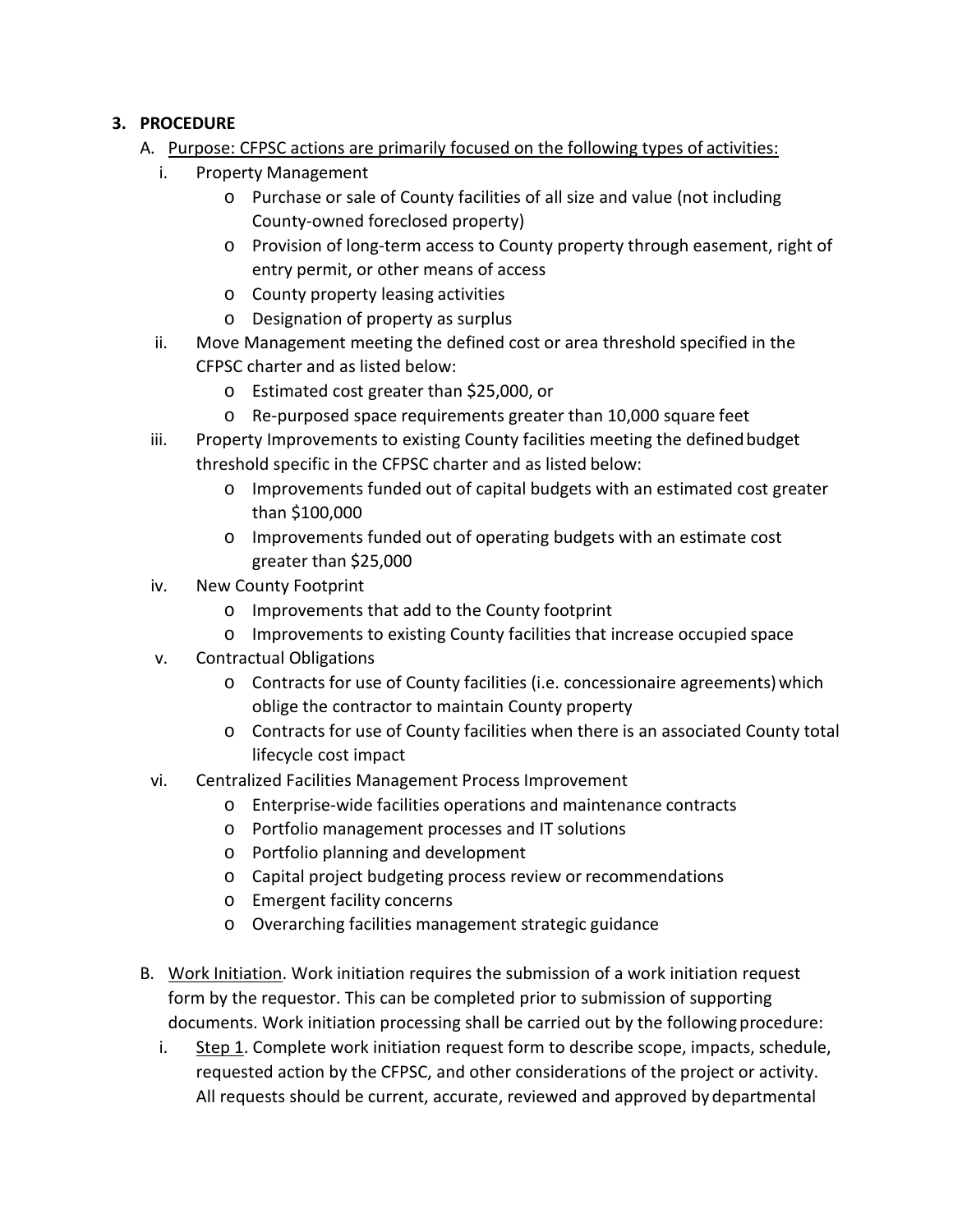leadership prior to submittal to the CFPSC. The work initiation request form is available on the CFPSC SharePoint site, or by request from the CFPSC Coordinator. Requestor must identify if the property or facility involves Park or BHD property.

- ii. Step 2. Submit work initiation request form via email to the CFPSC Coordinator.
- iii. Step 3. CFPSC Coordinator will provide preliminary review of the request, enter the request on the CFP Request Log, and assign a CFPSC tracking number to the request.
- iv. Step 4. CFPSC Coordinator may request additional details from requestor, and if so, will schedule a meeting with requestor to provide supporting documents and confirm expectations of the requestor and CFPSC regarding:
	- 1. Project justification and alignment with departmental goals
	- 2. Need for and process to develop project charter
	- 3. Analysis of alternatives
	- 4. Strategic or operational partnerships
	- 5. Budget responsibility
	- 6. Desired schedule
	- 7. Points of contact and communication strategies
	- 8. Requests for supporting documentation
- v. Step 5. Supporting documents are dependent on the type of request, and may include County Board committee reports, resolutions, easements, CSMs, lease agreements, land access agreements, and plans of improvements. Supporting documents may also include forms prepared during development of the request, such as a third-party lease request form.
- vi. Step 6. CFPSC Coordinator will introduce request at a CFPSC meeting for awareness and to obtain initial CFPSC endorsement if the request appears that it will meet the intent of CFP goals and threshold for CFP approval. Depending on the type and scale of request and level of scrutiny deemed necessary by the CFPSC, CFPSC may choose to recommend approval of the request without additional input or data.
- vii. Step  $\overline{z}$ . If the CFPSC provides initial endorsement, and the requestor requires assistance from the CFPSC to further develop the request, the CFPSC Coordinator will coordinate with the requesting department to engage the appropriate project team and resources on the development of the request. Appropriate team and resources may include functional support representatives from County agencies.
- viii. Step 8. The CFPSC Coordinator will re-introduce the request for recommendations for approval(s) by CFPSC at the appropriate time(s) after additional project development.
- C. Timely Review of Projects. The CFPSC meets every other week or as designated by the CFPSC chair. CFPSC meetings are publicly-noticed, and agendas posted on the County